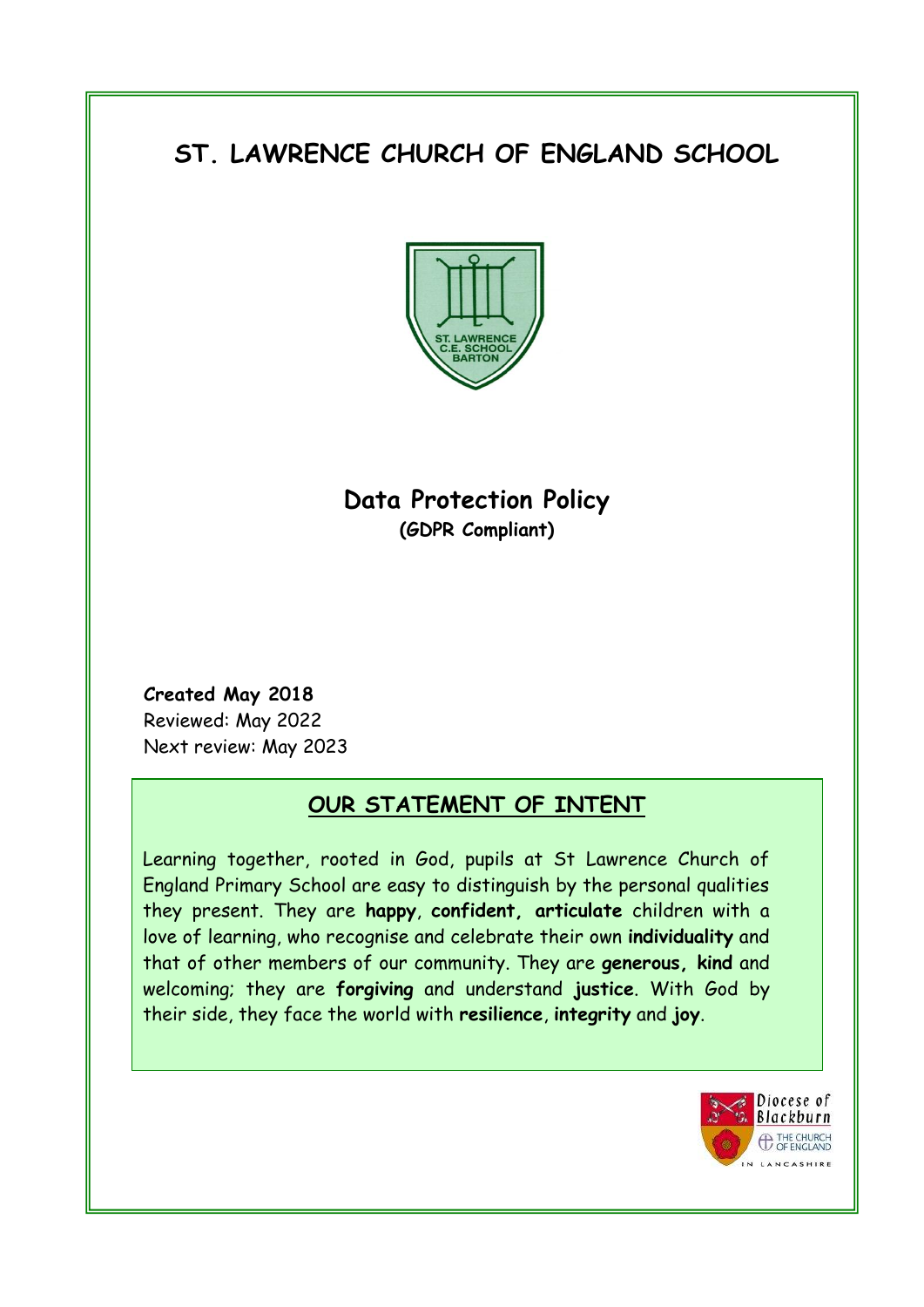## **Data Protection Policy**

The following policy relates to St Lawrence CE Primary School employees (including voluntary, temporary, contract and seconded employees), who capture, create, store, use, share and dispose of information on behalf of St Lawrence CE Primary School.

These persons shall be referred to as 'Users' throughout the rest of this policy.

St Lawrence CE Primary School shall be referred to as 'the school' or 'we' throughout the rest of this policy.

The following policy relates to all electronic and paper based information.

#### **Statement of Commitment**

In order to undertake our statutory obligations effectively, deliver services and meet customer requirements, the school needs to collect, use and retain information, much of which is personal, sensitive or confidential.

Such information may be about:

- Pupils.
- Parents and Guardians.
- **•** Governors.
- Employees or their families.
- Members of the public.
- Business partners.
- Local authorities or public bodies.

We regard the lawful and correct treatment of personal data by the school as very important to maintain the confidence of our stakeholders and to operate successfully.

To this end, the school will ensure compliance, in all its functions, with the Data Protection Act (DPA) 1998, the General Data Protection Regulation (GDPR) and the new Data Protection Act (DPA) 2018, and with other relevant legislation.

#### **Data Protection Principles**

The Principles of DPA and GDPR state that personal information must be:

- 1. Processed lawfully, fairly and in a transparent manner in relation to individuals; the lawful basis can be:
	- Consent of a data subject
	- Processing is necessary for the performance of a contract with the data subject
	- Processing is necessary for compliance with a legal obligation (e.g. The Education Act 1996, School Standards and Framework Act 1998, Education Act 2002, Children and Families Act 2014)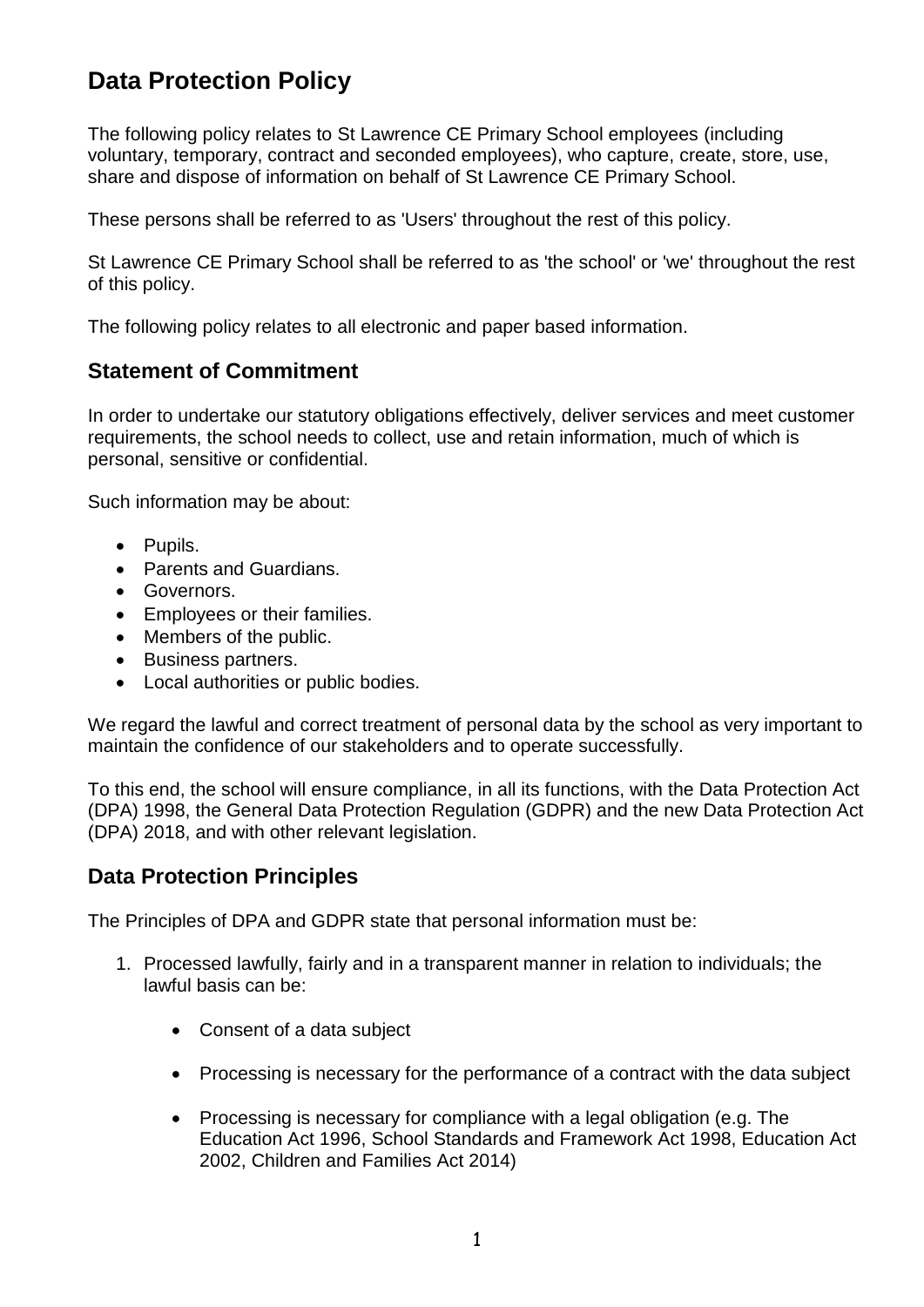- Processing is necessary to protect the vital interests of the data subject or another person (e.g. life or death)
- Processing is necessary for the performance of a task carried out in the public interest

The lawful basis for sensitive personal data (racial, political, religious, trade union, genetic, health, sex life, criminal convictions or offences) is:

- Explicit consent of the data subject
- Processing is necessary for carrying out obligations under employment, social security or social protection law
- Processing is necessary to protect the vital interests of a data subject or another individual where the data subject is physically or legally incapable of giving consent
- Processing carried out by a not-for-profit body with a political, philosophical, religious or trade union aim provided the processing relates only to members or former members and provided there is no disclosure to a third party without consent
- Processing relates to personal data manifestly made public by the data subject
- Processing is necessary for the establishment, exercise or defence of legal claims or where courts are acting in their judicial capacity
- Processing is necessary for reasons of substantial public interest
- Processing is necessary for the purposes of preventative or occupational medicine, for assessing the working capacity of the employee, medical diagnosis, the provision of health or social care or treatment or management of health or social care systems and services
- Processing is necessary for reasons of public interest in the area of public health, such as protecting against serious cross-border threats to health or ensuring high standards of healthcare and of medicinal products or medical devices
- Processing is necessary for archiving purposes in the public interest, or scientific and historical research purposes or statistical purposes in accordance with Article 89(1)
- 2. Collected for specified, explicit and legitimate purposes and not further processed in a manner that is incompatible with those purposes
- 3. Adequate, relevant and limited to what is necessary in relation to the purposes for which they are processed
- 4. Accurate and, where necessary, kept up to date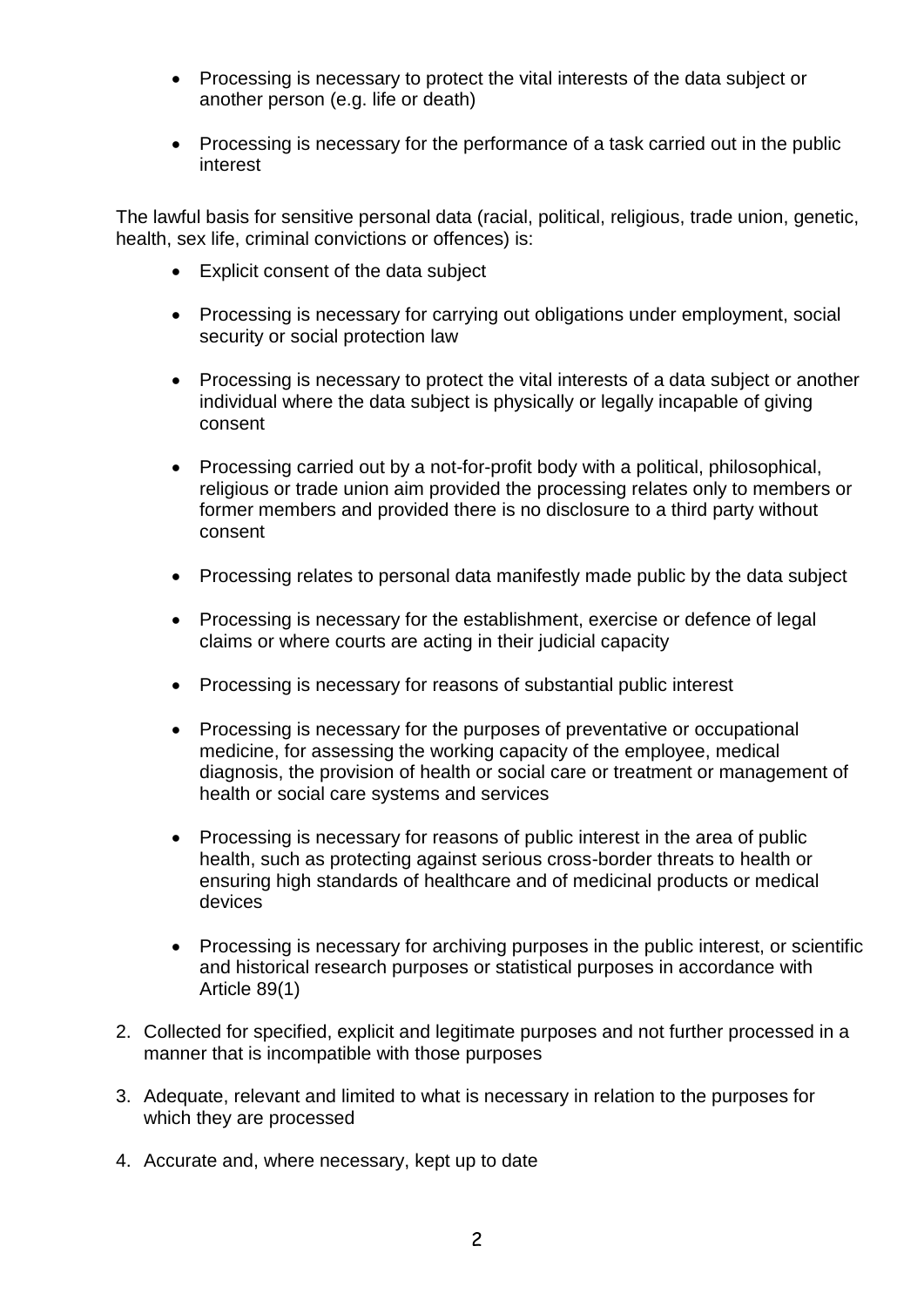- 5. Kept in a form which permits identification of data subjects for no longer than is necessary for the purposes for which the personal data are processed
- 6. Processed in a manner that ensures appropriate security of the personal data against unauthorised processing, accidental loss, destruction or damage, using appropriate technical or organisational measures.

#### **Compliance with the Data Protection Principles and Data Protection Legislation**

In order to comply with these principles and meet all data protection obligations as stipulated in data protection legislation, the school will:

- Raise awareness of data protection across the school.
- Offer data protection training to all employees and governors.
- Create a data protection policy for the school that is updated annually.
- Complete a personal data processing audit, which lists the following:
	- o Name of the personal data set.
	- o Purpose for processing this personal data set.
	- o Who the data set is shared with.
	- o Is the data transferred to another country?
	- o How long do you keep the personal data set (retention)?
	- o The technical and organisational security measures to protect the personal data set.
	- o The legal basis for processing as described above (1).
	- o If consent is the legal basis for processing, details of the evidence of this consent.
- Put any risks found from the personal data processing audit process into a risk register.
- Review the school's consent forms so they meet the higher standards of GDPR, create an audit trail showing evidence of consent.
- Under 13's can never themselves consent to the processing of their personal data in relation to online services, this rule is subject to certain exceptions such as counselling services.
- Register with the Information Commissioners Officer as a data controller.
- Appoint a data protection officer who will monitor compliance with the GDPR and other data protection laws.
- Create a privacy notice that will let individuals know who we are, why we are processing their data and if we share their data.
- Create a system to allow data subjects to exercise their rights:
	- $\circ$  Right to be informed via a privacy notice.
	- o Right of access via a subject access request within 1 month.
	- o Right of rectification to incorrect data within 1 month.
	- o Right to erasure unless there is a legal reason for processing their data.
	- o Right to restrict processing to the bare minimum.
	- o Right to data portability to receive their data in the format they request.
	- o Right to object to personal data being used for profiling, direct marketing or research purposes.
	- o Rights in relation to automated decision making and profiling.
- Amend any business contracts with suppliers to ensure that they will conform to new data protection legislation.
- Implement technical and organisational controls to keep personal data secure.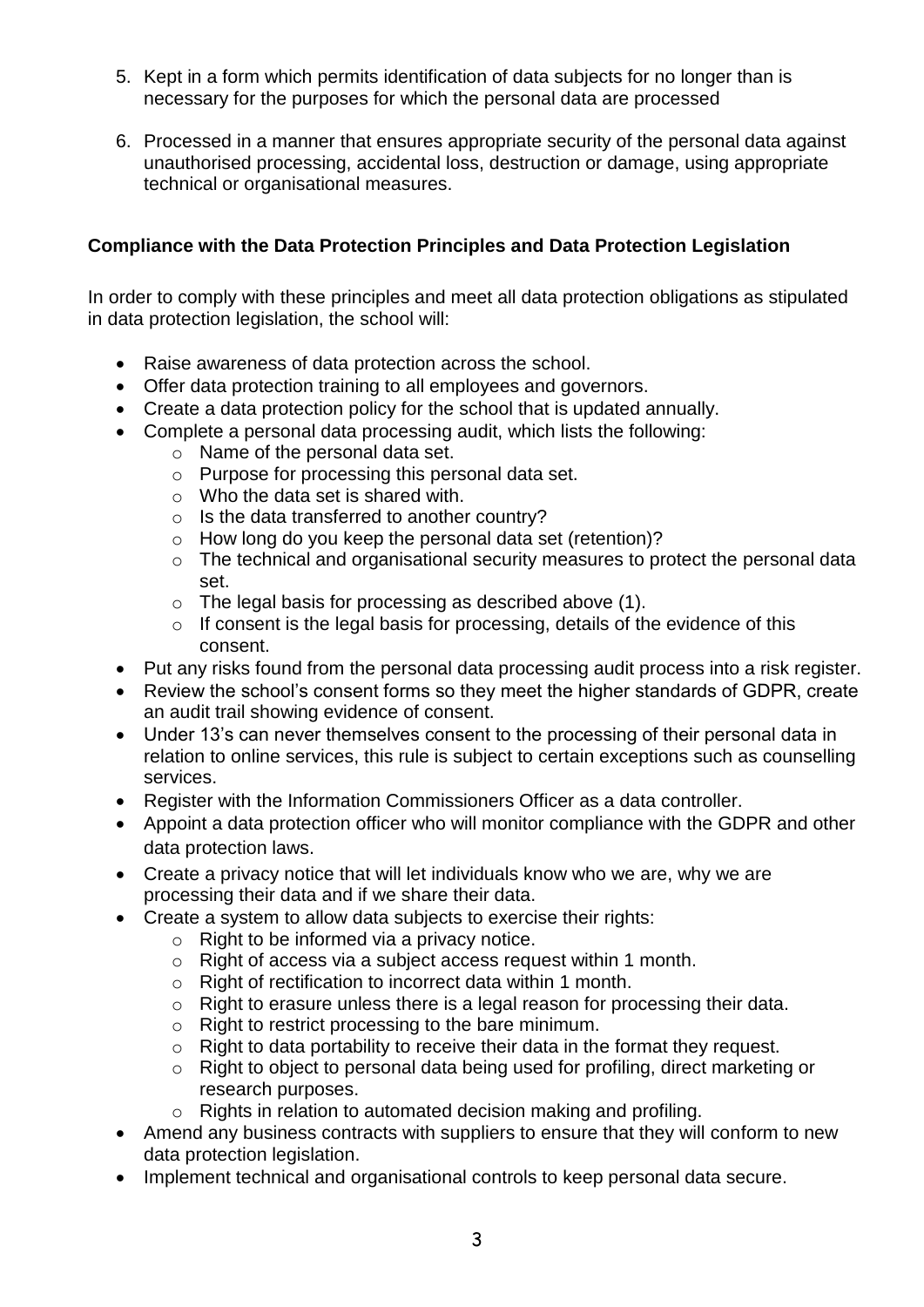- Use Privacy Impact Assessments to assess the privacy aspects of any projects or systems processing personal data.
- Ensure an adequate level of protection for any personal data processed by others on behalf of the school that is transferred outside the European Economic Area.
- Investigate all information security breaches, and if reportable, report to the Information Commissioners Office within 72 hours.
- Undertake data quality checks to ensure personal data is accurate and up to date.
- Demonstrate our compliance in an accountable manner through audits, spot checks, accreditations and performance checks.
- Support the pseudonymisation and encryption of personal data.

#### **Rights of the Individual**

- The list of rights that a data subject (person who the data is about) can exercise has been widened by Section 2 of the GDPR:
- The right to be informed; via privacy notices.
- The right of access; via subject access requests (SARS), the timescale for response has been reduced from 40 calendar days to one calendar month. SARs must be free of charge, charges can only be made for further copies or where requests for information are unfounded or excessive.
- The right of rectification; inaccurate or incomplete data must be rectified within one month.
- The right to erasure; individuals have a right to have their personal data erased and to prevent processing unless we have a legal obligation to do so.
- The right to restrict processing: individuals have the right to suppress processing. We can retain just enough information about the individual to ensure that the restriction is respected in future.
- The right to data portability; we need to provide individuals with their personal data in a structured, commonly used, machine readable form when asked.
- The right to object; individuals can object to their personal data being used for profiling, direct marketing or research purposes.
- Rights in relation to automated decision making and profiling; GDPR provides safeguards for individuals against the risk that a potentially damaging decision is taken without human intervention.

The school will ensure that these rights will be exercised.

#### **Contact**

Contact the Data Protection Officer (Louise Higham) by:

Email: Bursar@st-lawrence.lancs.sch.uk

Phone: 01772 862664

Post: St Lawrence CE Primary School, Jepps Ave, Barton, Preston PR3 5AS

#### **Version Control**

| Named Owner:           | Louise Higham - Data Protection Officer |
|------------------------|-----------------------------------------|
| Version Number:   2.00 |                                         |